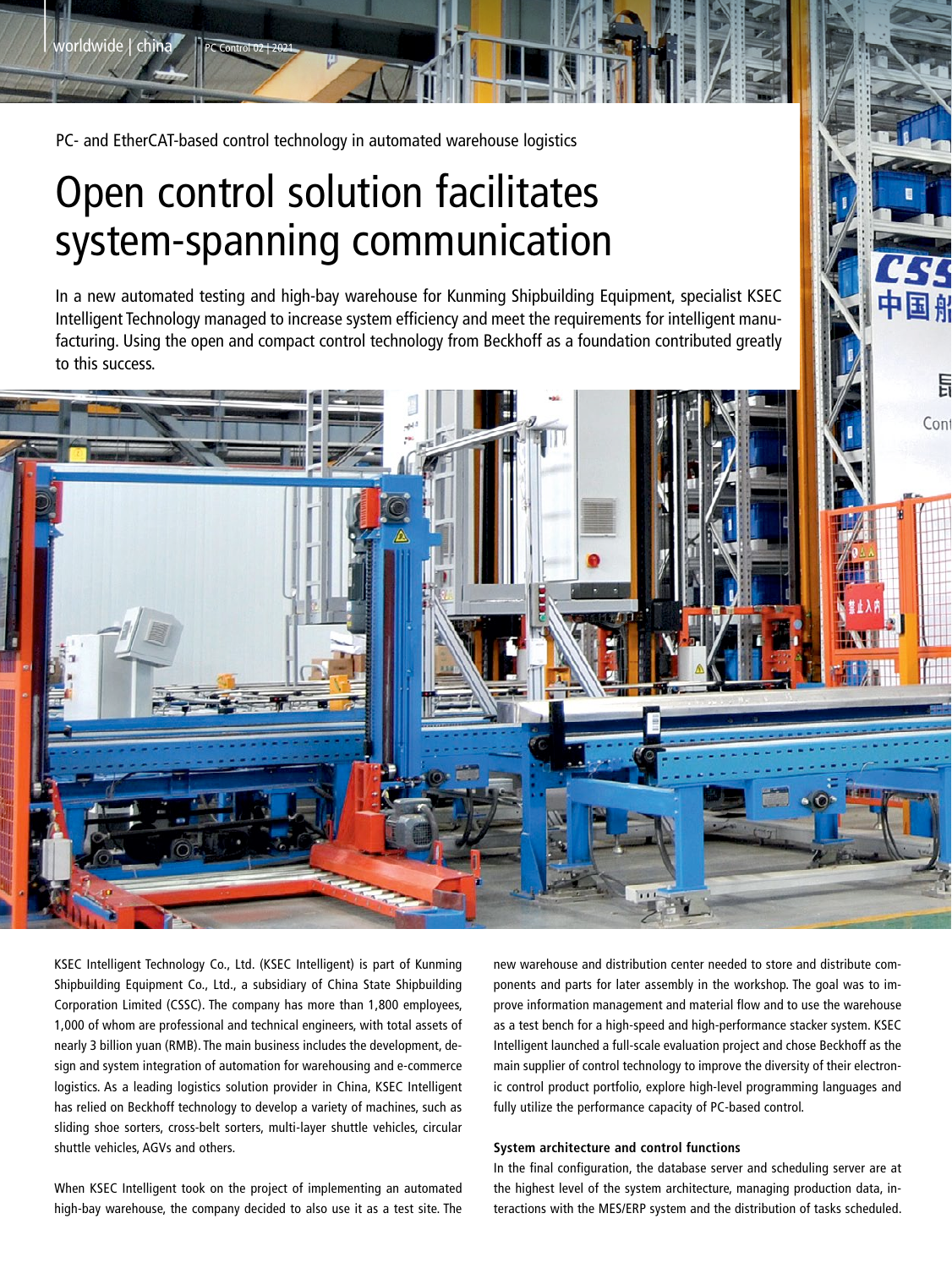

The local PLC, the stacker and other systems are at the same level of control. The weighing units, roller conveyors, two-dimensional code identification system, optical inspection system and operator terminal serve as sub-systems of the local PLC.

The system functions include control of storage and retrieval processes, material query, material management and so on. To store incoming goods, forklifts move pallets to the warehouse entrance and place them on the PLC-controlled conveying system. As the roller conveyor moves these goods, the system reads a two-dimensional code on the pallet containing the product information, which the controller forwards to subsequent system sections. After scanning, the pallets move to the optical inspection area to examine their appearance and size, and then proceed into different roller conveyors depending on the measured size. After that, the pallets move to floor scales for weighing. The information regarding size and weight is added to the pallet information, and according to this information, the scheduling system selects an appropriate shelf to store these pallets.

At this moment, the storage and retrieval units, called stackers, move toward the end of the conveyor to receive the goods. When both arrive at the delivery point, the PLC performs handshake communication with the stackers, and the stackers put the goods into the shelves according to the demands of the scheduling system. To initiate the retrieval process, the operators simply query the materials according to order requirements and activate the pallets for outgoing items, which automatically move to the exit area near the shelves and wait for delivery.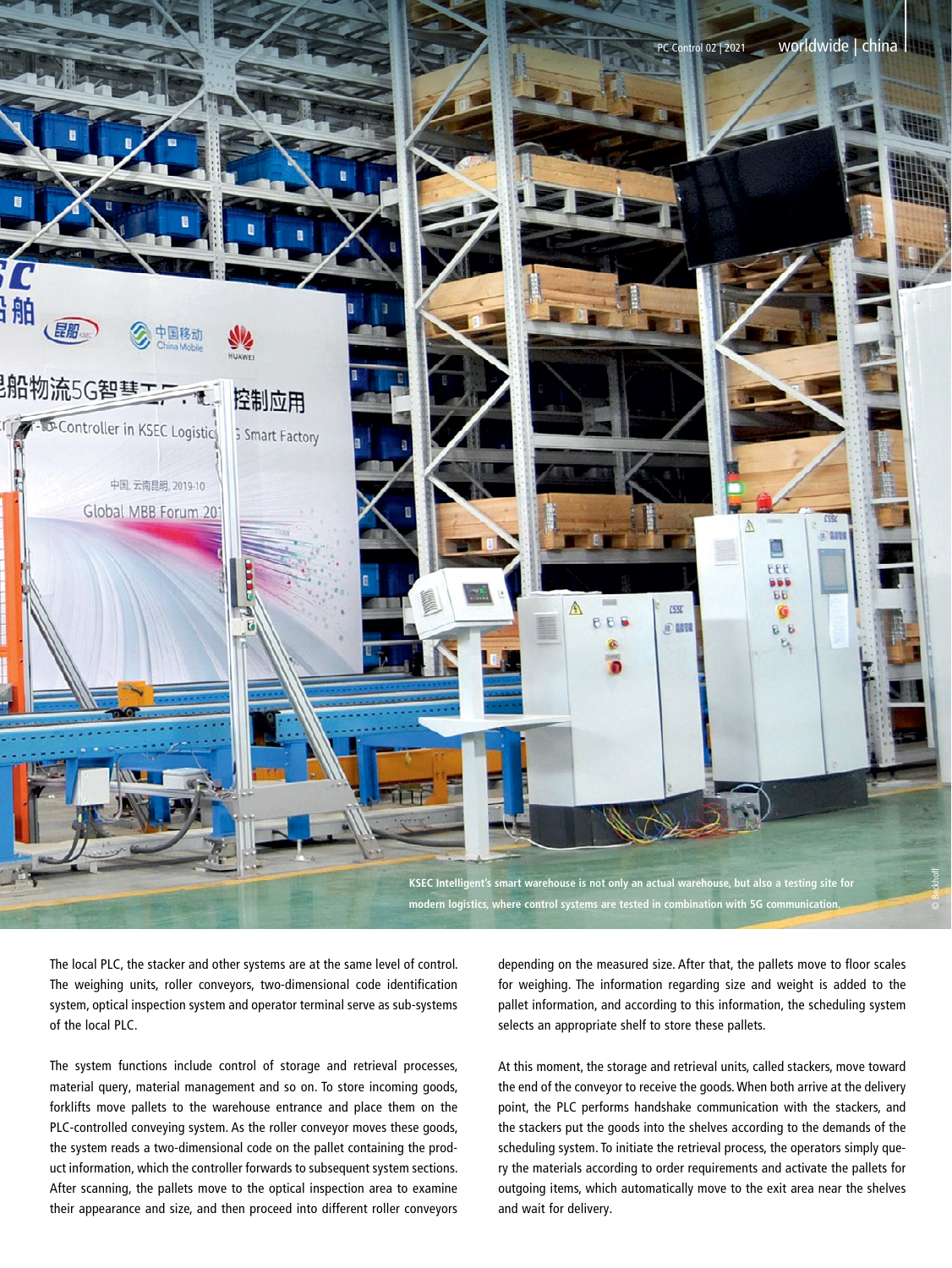

**The use of high-density I/O components reduces hardware costs and space requirements in the control cabinet.**



**The Embedded PC in the control cabinet is connected to a Beckhoff Control Panel CP2912 used as HMI.**

#### **Open PC-based control technology simplifies communication**

While the logic control of the roller conveyor is relatively simple, the communication between warehouse equipment and higher-level systems is more complex in contrast. This creates challenges in ensuring stable and reliable data exchange between all systems and recovering the data quickly in the event of a system failure, for example. In contrast to conventional PLC controllers, however, the CX2020 Embedded PC supports all these processes and eliminates the need for additional PC devices.

In fact, according to KSEC Intelligent, PC-based control technology from Beckhoff offers advantages in terms of connectivity, high-speed and high-precision control of machines compared with traditional control. Overall, the system openness of PC-based control simplified communication in this project. Thus, communication with the stackers is implemented via the PROFINET protocol supported by the local PLC; data exchange with the 2D code reader is based on Modbus TCP, and UDP communication with the optical inspection system is achieved via TCP/IP. In addition, the controller can communicate directly with the database using TwinCAT Database Server to store all relevant weight, appearance and size information. Combining the Embedded-PC with a Beckhoff Control Panel CP2912 also creates a compact control unit integrated into the control cabinet, which eliminates the need for separate operator terminals.

Moreover, the high connectivity of PC-based control is also reflected in the support of VPN communication. The customer's technical center is located in an urban area, whereas the warehouse is located in an industrial park 10 km away. When a problem occurs on a machine, the customer can log in to the control system remotely from the technical center, which is convenient for guiding the operators on site to troubleshoot.

## **Compact I/O modules help reduce hardware costs**

"The competition in the logistics industry is very fierce now. It is crucial for us to reduce costs. The overall hardware costs are roughly 30% lower by using 16-channel high-density terminals from Beckhoff compared to previous systems we used," says engineer Yang, the responsible person of the electric control design in this project.

The system configuration includes five floor scales, which are connected to the EL6631 PROFINET RT controller/device terminal via EtherCAT. "The configuration of EtherCAT gateway modules from Beckhoff is flexible and convenient. Other vendors' gateway modules that I have used previously needed to be configured with stand-alone software applications, while the configuration of EtherCAT gateways can be completed conveniently and consistently using TwinCAT software," says KSEC engineer Liyuan Feng, who is responsible for project debugging.

#### **Efficient engineering reduces implementation time**

Software and hardware components from Beckhoff can be developed and debugged separately. Software engineers can write and debug programs without the need to know the corresponding hardware. Hardware engineers only need to link variable points with the actual hardware points according to the requirements of a point table. The specialized division of labor enables engineers to focus on optimizing the system; software and hardware can be implemented at the same time and then combined for joint debugging to reduce the implementation time of the project. In addition, when a hardware